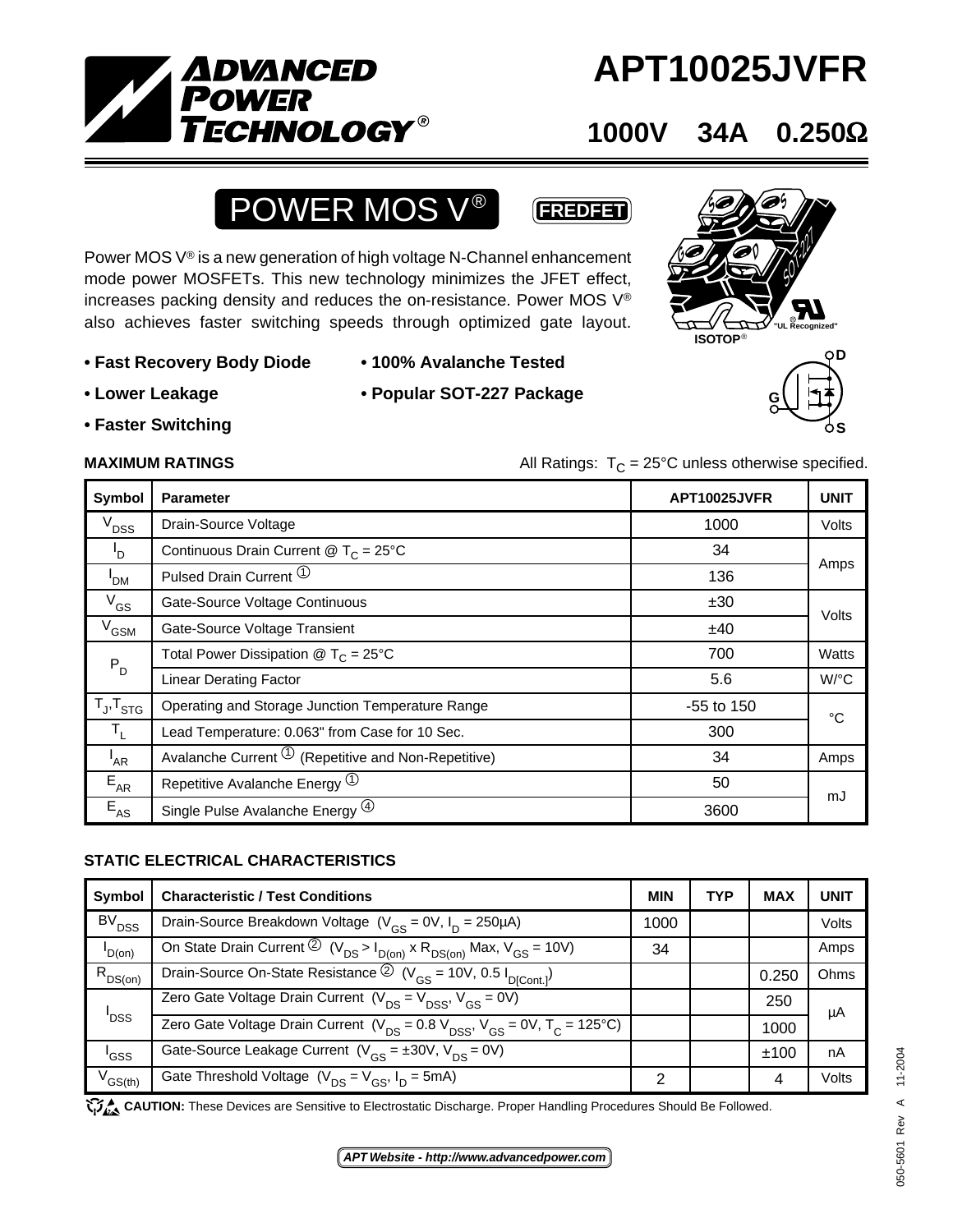### **DYNAMIC CHARACTERISTICS** APT10025JVFR

| Symbol           | <b>Characteristic</b>        | <b>Test Conditions</b>     | <b>MIN</b> | <b>TYP</b> | <b>MAX</b> | <b>UNIT</b> |
|------------------|------------------------------|----------------------------|------------|------------|------------|-------------|
| $C_{iss}$        | Input Capacitance            | $V_{GS} = 0V$              |            | 15000      | 18000      |             |
| $C_{\rm oss}$    | Output Capacitance           | $V_{DS} = 25V$             |            | 1360       | 1900       | pF          |
| C <sub>rss</sub> | Reverse Transfer Capacitance | $f = 1$ MHz                |            | 710        | 1065       |             |
| $Q_g$            | Total Gate Charge 3          | $V_{GS} = 10V$             |            | 660        | 990        |             |
| $Q_{gs}$         | Gate-Source Charge           | $V_{DD}$ = 0.5 $V_{DSS}$   |            | 51         | 75         | nC          |
| $Q_{\text{gd}}$  | Gate-Drain ("Miller") Charge | $I_D = I_D$ [Cont.] @ 25°C |            | 250        | 375        |             |
| $t_d$ (on)       | Turn-on Delay Time           | $V_{GS} = 15V$             |            | 22         | 44         |             |
| $t_{r}$          | <b>Rise Time</b>             | $V_{DD}$ = 0.5 $V_{DSS}$   |            | 20         | 40         | ns          |
| $t_d$ (off)      | <b>Turn-off Delay Time</b>   | $I_D = I_D$ [Cont.] @ 25°C |            | 97         | 145        |             |
| τŧ               | <b>Fall Time</b>             | $R_G = 0.6\dot{y}$         |            | 16         | 32         |             |

#### **SOURCE-DRAIN DIODE RATINGS AND CHARACTERISTICS**

| Symbol      | <b>Characteristic / Test Conditions</b>                                                                  |                     | <b>MIN</b> | <b>TYP</b> | <b>MAX</b> | <b>UNIT</b> |
|-------------|----------------------------------------------------------------------------------------------------------|---------------------|------------|------------|------------|-------------|
| $I_{\rm S}$ | Continuous Source Current (Body Diode)                                                                   |                     |            |            | 34         |             |
| $I_{SM}$    | Pulsed Source Current $\mathcal{D}$ (Body Diode)                                                         |                     |            |            | 136        | Amps        |
| $V_{SD}$    | Diode Forward Voltage $\textcircled{2}$ (V <sub>GS</sub> = 0V, I <sub>S</sub> = -I <sub>D</sub> [Cont.]) |                     |            |            | 1.3        | Volts       |
| dv/dt       | Peak Diode Recovery dv/ <sub>dt</sub> 5                                                                  |                     |            |            | 18         | V/ns        |
|             | Reverse Recovery Time                                                                                    | $T_i = 25^{\circ}C$ |            |            | 300        |             |
| $t_{rr}$    | $(I_S = -I_D$ [Cont.], $di/_{dt} = 100A/\mu s$ )                                                         | $T_i = 125$ °C      |            |            | 600        | ns          |
| $Q_{rr}$    | Reverse Recovery Charge                                                                                  | $T_i = 25^{\circ}C$ |            | 1.8        |            |             |
|             | $(I_S = -I_D$ [Cont.], $di/dt = 100A/\mu s$ )                                                            | $T_i = 125$ °C      |            | 7.4        |            | μC          |
| <b>IRRM</b> | Peak Recovery Current<br>$(I_S = -I_D$ [Cont.], $di/_{dt} = 100A/\mu s$ )                                | $T_i = 25^{\circ}C$ |            | 16         |            |             |
|             |                                                                                                          | $T_i = 125$ °C      |            | 30         |            | Amps        |

#### **THERMAL/PACKAGE CHARACTERISTICS**

| <b>Symbol</b>                             | <b>Characteristic</b>                                                                 | <b>MIN</b> | <b>TYP</b> | <b>MAX</b> | UNIT  |
|-------------------------------------------|---------------------------------------------------------------------------------------|------------|------------|------------|-------|
| $\mathsf{R}_{\theta\mathsf{J}\mathsf{C}}$ | Junction to Case                                                                      |            |            | 0.18       | °C/W  |
| $R_{\theta JA}$                           | Junction to Ambient                                                                   |            |            | 40         |       |
| V <sub>Isolation</sub>                    | RMS Voltage (50-60 Hz Sinusoidal Waveform From Terminals to Mounting Base for 1 Min.) | 2500       |            |            | Volts |
| Toraue                                    | Maximum Torque for Device Mounting Screws and Electrical Terminations.                |            |            | 13         | Ib•in |

1 17 Repetitive Rating: Pulse width limited by maximum junction 3 See MIL-STD-750 Method 3471 temperature.  $\bigcirc$  Starting T<sub>j</sub> = +25°C, L = 6.23mH, R<sub>G</sub> = 25ý, Peak I<sub>L</sub> = 34A

 $^{(2)}$  Pulse Test: Pulse width < 380 µS, Duty Cycle < 2%  $^{(5)}$  I<sub>S</sub> - -I<sub>D</sub> [Cont.], <sup>di</sup>/<sub>dt</sub> = 100A/µs, V<sub>DD</sub> - V<sub>DSS</sub>, T<sub>j</sub> - 150°C, R<sub>G</sub> = 2.0ý,  $V_R = 200V$ 

**APT Reserves the right to change, without notice, the specifications and information contained herein.**

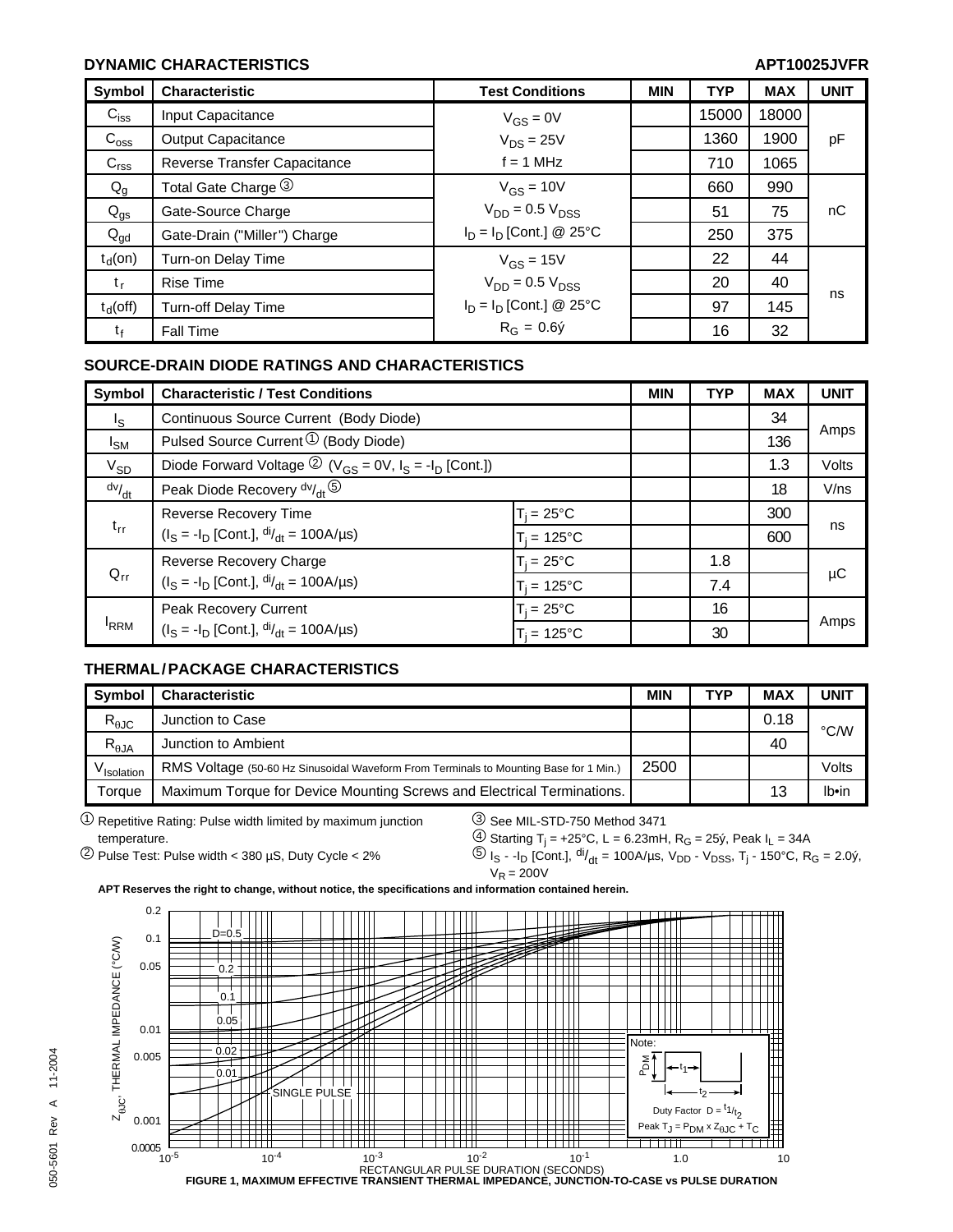